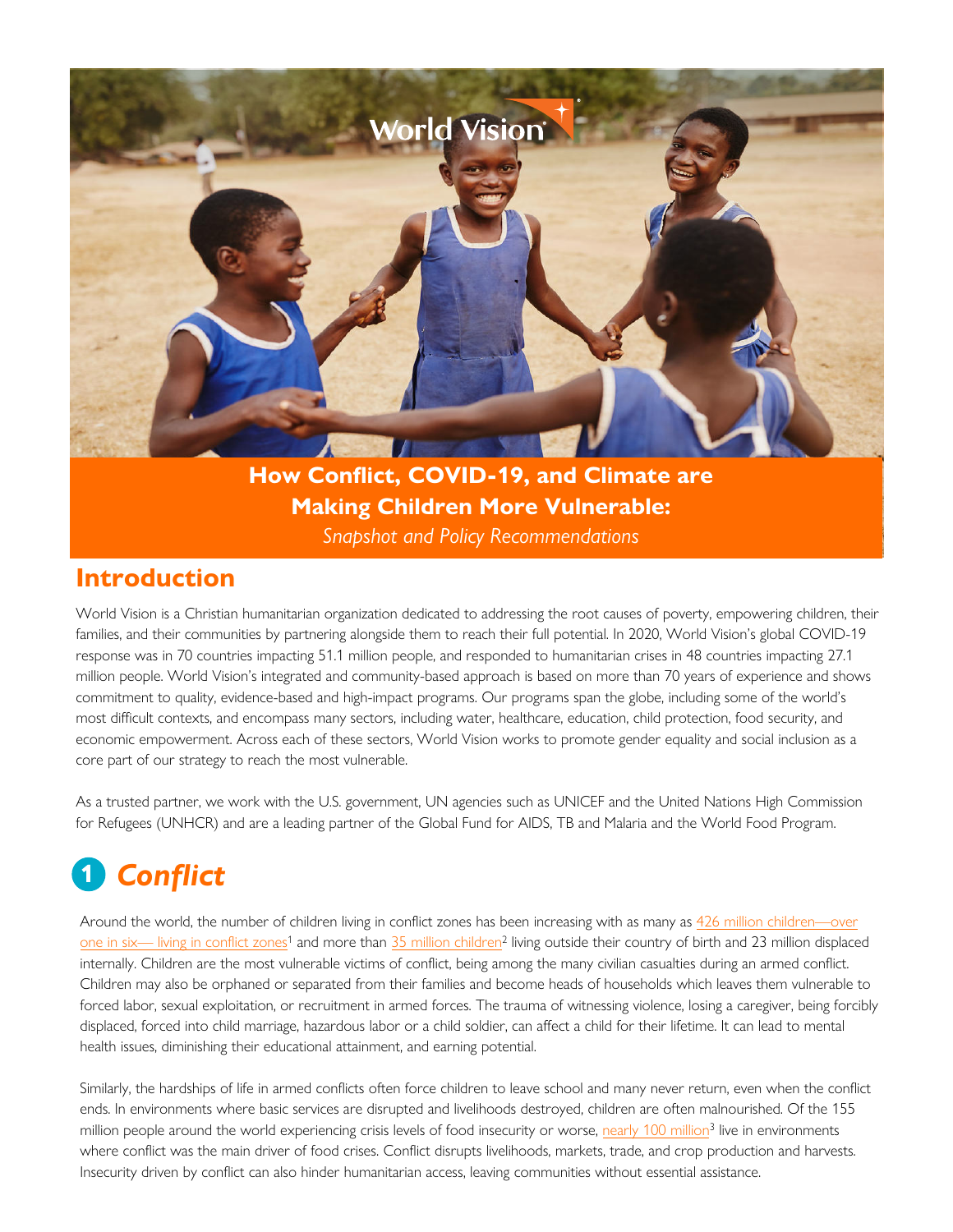Afghanistan is the most dangerous country in the world to be a child and has been for successive years. Children are subject to grave rights violations including killing and maiming, attacks on schools and hospitals, forced recruitment, and sexual violence. Conflict has exacerbated a fragile food context and more than one in two Afghans will be facing crisis (IPC 3) or emergency (IPC 4) levels of acute food insecurity through the November 2021 to March 2022 lean season. The situation for children is especially alarming, with [half of all children under five](https://www.wfp.org/news/half-afghanistans-children-under-five-expected-suffer-acute-malnutrition-hunger-takes-root)<sup>4</sup> (3.2 million) expected to suffer from acute malnutrition. With growing insecurity due to the pandemic, hunger, and the recent change in national leadership, World Vision is increasingly concerned about the rights and protection of children, particularly girls. Instances of child marriage and child labor are increasing as families resort to desperate coping mechanisms to afford food.

World Vision has been present in Afghanistan for 20 years and continues to provide lifesaving assistance through the operation of mobile clinics, monitored supplementary nutrition for children, and increased access to water, sanitation and hygiene.

### **KEY RECOMMENDATIONS**

- > Continue efforts to address emergency hunger needs and food insecurity through support for U.S. Foreign Assistance food security accounts such as International Disaster Assistance, Food for Peace, and McGovern-Dole food for Education
- > Prioritize diplomatic efforts to address instances where hunger and intentional deprivation of food is being utilized as a weapon of war, including efforts to ensure that security operations do not undermine livelihoods of local populations to minimize civilian harm.
- Pass Safe from the Start Act [\(H.R. 571/](https://www.congress.gov/bill/117th-congress/house-bill/571/text?q=%7B%22search%22%3A%5B%22HR+571%22%5D%7D&r=1&s=1)[S. 765](https://www.congress.gov/bill/117th-congress/senate-bill/765/text?r=7&s=1)), which will improve the US strategic support for programs to prevent and respond to gender-based violence and to build the capacity of humanitarian assistance to address the challenges resulting from such violence.
- > Pass the Strengthening Efforts to End Violence Against Children Act (SEEVAC) to ensure the use of evidence-based strategies to address violence, elevate the Special Advisor for Orphans and Vulnerable Children, and update USAID's mandate for ending violence against children.
- > Formally recognize child protection and education as lifesaving interventions within humanitarian assistance and crisis areas alongside other lifesaving humanitarian aid and programming.

### *Afghanistan Democratic Republic of Congo*

The Democratic Republic of the Congo (DRC) has faced years of crises and conflict, leading to displacement, food insecurity, acute malnutrition, and significant humanitarian need. According to UN's World Food Program, the DRC is currently the second largest hunger crisis in the world after Yemen, with 3.4 million children acutely malnourished<sup>5</sup>. More than [5.6 million people are internally](https://reliefweb.int/sites/reliefweb.int/files/resources/COD_HCR_Map_DRC_at_a_Glance_30_november_2021_A3_OK.pdf) displaced due to conflict<sup>6</sup> (the second highest number of displaced people in the world), and an additional 527,000 people from neighboring countries are seeking refuge in the DRC. Furthermore, exposure to violence has far-reaching effects on children's social, emotional, cognitive, and spiritual well-being and development. [Sexual violence](https://www.theguardian.com/world/2021/aug/13/un-gravely-concerned-by-democratic-republic-of-the-congo-mass)<sup>7</sup> remains a grave concern across the country, but data is often unreliable as much gender-based violence goes unreported.

World Vision has been working in the DRC since 1984 and currently has several US-funded projects in the DRC. In the East, World Vision is implementing USAID funding, working to improve WASH for internally displaced persons (IDP's) and other vulnerable populations. In the North of the country, with funding from the State Department, World Vision is working with refugees from the Central African Republic (CAR) to improve WASH, health, child protection, and to address the impacts of widespread gender-based violence through survivor support services and peace building activities. This is an extremely challenging context with limited access but facing significant need.



#### *References*

- 1 https://reliefweb.int/report/world/children-affected-armed-conflict-1990-2019 <sup>2</sup>https://news.un.org/en/story/2021/08/1098612
- <sup>3</sup> https://docs.wfp.org/api/documents/WFP-0000127343/download/?
- \_ga=2.174232162.1315345602.1624185147-659202006.1615888715
- 4 https://www.wfp.org/news/half-afghanistans-children-under-five-expected-suffer-acutemalnutrition-hunger-takes-root
- 5 https://www.wfp.org/emergencies/kasai-emergency
- 
- 6 https://reliefweb.int/sites/reliefweb.int/files/resources/
- COD\_HCR\_Map\_DRC\_at\_a\_Glance\_30\_november\_2021\_A3\_OK.pdf
- 7 https://www.theguardian.caom/world/2021/aug/13/un-gravely-concerned-bydemocratic-republic-of-the-congo-mass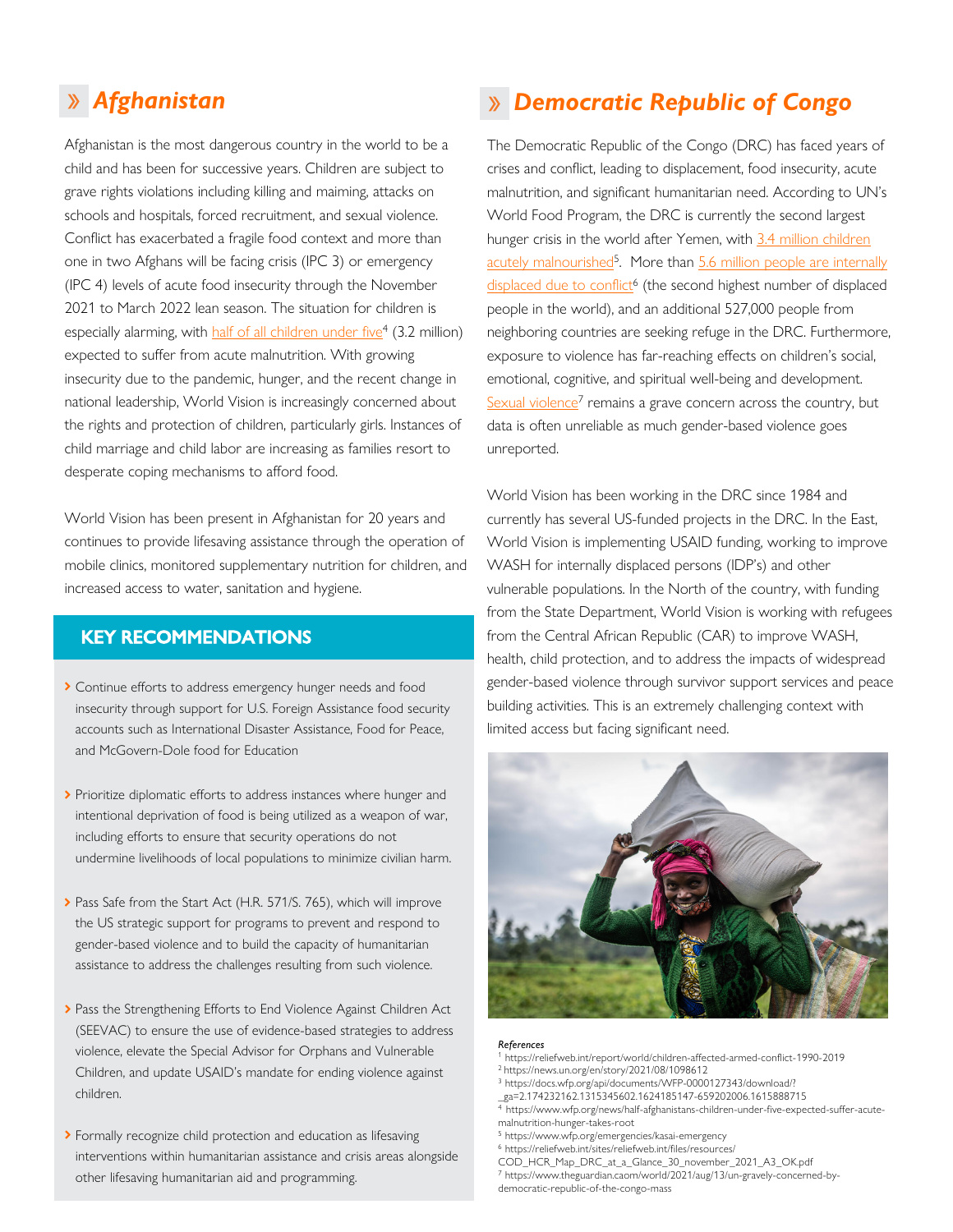## **2** *The COVID-19 Pandemic*

The pandemic has resulted in wide-ranging consequences for vulnerable children and their communities. Devastating aftershocks are putting 85 million more children at risk of violence. According to a <u>recent [World Vision consultation](https://www.wvi.org/sites/default/files/2020-11/WV-GLOBAL-ActNowReport-Final_small.pdf)</u><sup>8</sup> with children and young people, 81% described increased levels of violence in their homes, communities, and online since the start of the pandemic. Economic strain on households, and limited access to referral or support services normally provided in community or school settings, has led to an increase in reports of domestic violence, violence against children, sexual exploitation online, and significant mental health challenges. Millions of parents and caregivers have lost incomes and jobs due to COVID-19, forcing 8 million children into child labor in Asia alone. Similarly, the Centers for Disease Control and Prevention (CDC) now estimate that globally, 5.2 million children have lost a parent or caregiver due to COVID-19, increasing their vulnerability and putting them at risk of orphanhood.

COVID-19 has also disrupted almost every aspect of the food system—hindering food transportation, slowing harvests, reducing food affordability and causing <u>more than [370 million children worldwide](https://www.usglc.org/coronavirus/global-hunger/)</u><sup>9</sup> to miss out on vital school meals in 2020. The nutrition crisis from COVID-19 could result in 13.6 million more children suffering from acute malnutrition or wasting.

## **World Vision's COVID Response**

World [Vision's continued response](https://www.worldvision.org/coronavirus-response)<sup>10</sup> to the COVID-19 pandemic is focused where children are at most risk: areas of conflict, urban slums, and refugee resettlements. Now in [phase](https://www.wvi.org/publications/report/coronavirus-health-crisis/covid-19-response-plan-phase-3) three<sup>11</sup> of our global COVID-19 response, we continue to address the immediate and long-term needs through prevention measures such as hand-washing, training for community health workers, and children's safe reintegration back into the classroom. Additionally, World Vision plays a key role in engaging community and faith leaders to address barriers to vaccine acceptance.

While focused on the immediate health response, World Vision continues to emphasize secondary impacts of the pandemic, particularly for vulnerable children and their families. A recent World Vision International report found that:

- > 13% of adults reported violence against children in their households, and 26% reported emotional abuse
- ◆ 40% of children surveyed were engaged in economic activities
- > 55% of children affected by school closures were not able to continue accessing formal education remotely
- $\geq$  One in every five children (5 15 years) did not attend school in any form

#### *References*

<sup>8</sup> https://www.wvi.org/sites/default/files/2020-11/WV-GLOBAL-ActNowReport-Final\_small.pdf

- 9 https://www.usglc.org/coronavirus/global-hunger/
- 10 https://www.worldvision.org/coronavirus-response
- 11 https://www.wvi.org/publications/report/coronavirus-health-crisis/covid-19-responseplan-phase-3<br><sup>12</sup> https://www.childreninadversity.gov/
- 

#### **KEY RECOMMENDATIONS**



- Increase funding to address vaccine hesitancy through community-based education and work with faith and community leaders.
- **>** Ensure that any supplemental funds to respond to the pandemic globally are gender-sensitive, flexible, and address the immediate and long-term impacts of the COVID-19 crisis on the health, safety, education and opportunities of children globally, particularly girls, children with disabilities, and other marginalized groups.
- > Elevate the needs of children into current COVID-19 relief measures and policy by integrating the U.S. government's [Advancing Protection and Care of Children in Adversity Plan](https://www.childreninadversity.gov/)  (APCCA)<sup>12</sup> into continued COVID-19 response and recovery efforts.
- > Commit funding within the COVID response specifically for caregiver support and addressing the needs of children who have lost a parent or caregiver.